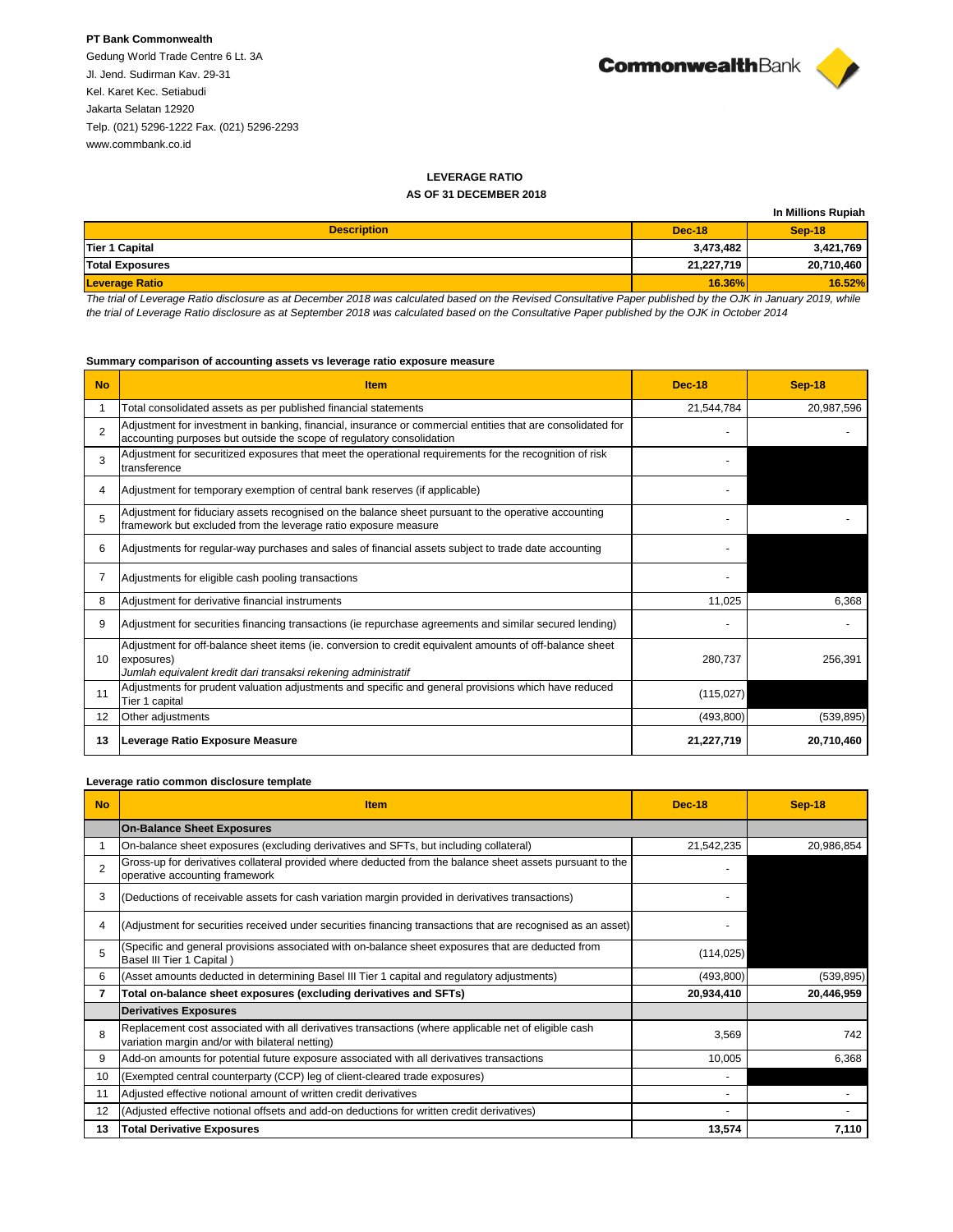|     | <b>Securities Financing Transaction Exposures</b>                                                                                |             |               |
|-----|----------------------------------------------------------------------------------------------------------------------------------|-------------|---------------|
| 14  | Gross SFT assets (with no recognition of netting) after adjustment for sale accounting transactions                              |             |               |
| 15  | (Netted amounts of cash payables and cash receivables of gross SFT assets)                                                       |             |               |
| 16  | Counterparty Credit Risk (CCR) exposure for SFT assets                                                                           |             |               |
| 17  | Agent transaction exposures                                                                                                      |             |               |
| 18  | Total securities financing transaction exposures                                                                                 | ٠           |               |
|     | <b>Other Off-Balance Sheet Exposures</b>                                                                                         |             |               |
| 19  | Off-balance sheet exposure at gross notional amount                                                                              | 2,554,338   | 2,429,188     |
| 20  | (Adjustments for conversion to credit equivalent amounts)                                                                        | (2,273,601) | (2, 172, 797) |
| 21  | (Specific and general provisions associated with off-balance sheet exposures that are deducted in<br>determining Tier 1 Capital) | (1,002)     |               |
| 22  | Off-balance sheet items                                                                                                          | 279,735     | 256,391       |
|     | <b>Capital and Total Exposures</b>                                                                                               |             |               |
| 23  | <b>Tier 1 Capital</b>                                                                                                            | 3,473,482   | 3,421,769     |
| 24  | <b>Total Exposures</b>                                                                                                           | 21,227,719  | 20,710,460    |
|     | <b>LEVERAGE RATIO</b>                                                                                                            |             |               |
| 25  | Basel III Leverage Ratio (including the impact of any applicable temporary exemption of central<br>bank reserves)                | 16.36%      | 16.52%        |
| 25a | Basel III Leverage Ratio (excluding the impact of any applicable temporary exemption of central bank<br>reserves)                | 16.36%      |               |
| 26  | National minimum leverage ratio requirement                                                                                      | 3.00%       |               |
| 27  | Applicable leverage buffers                                                                                                      | $0.00\%$    |               |